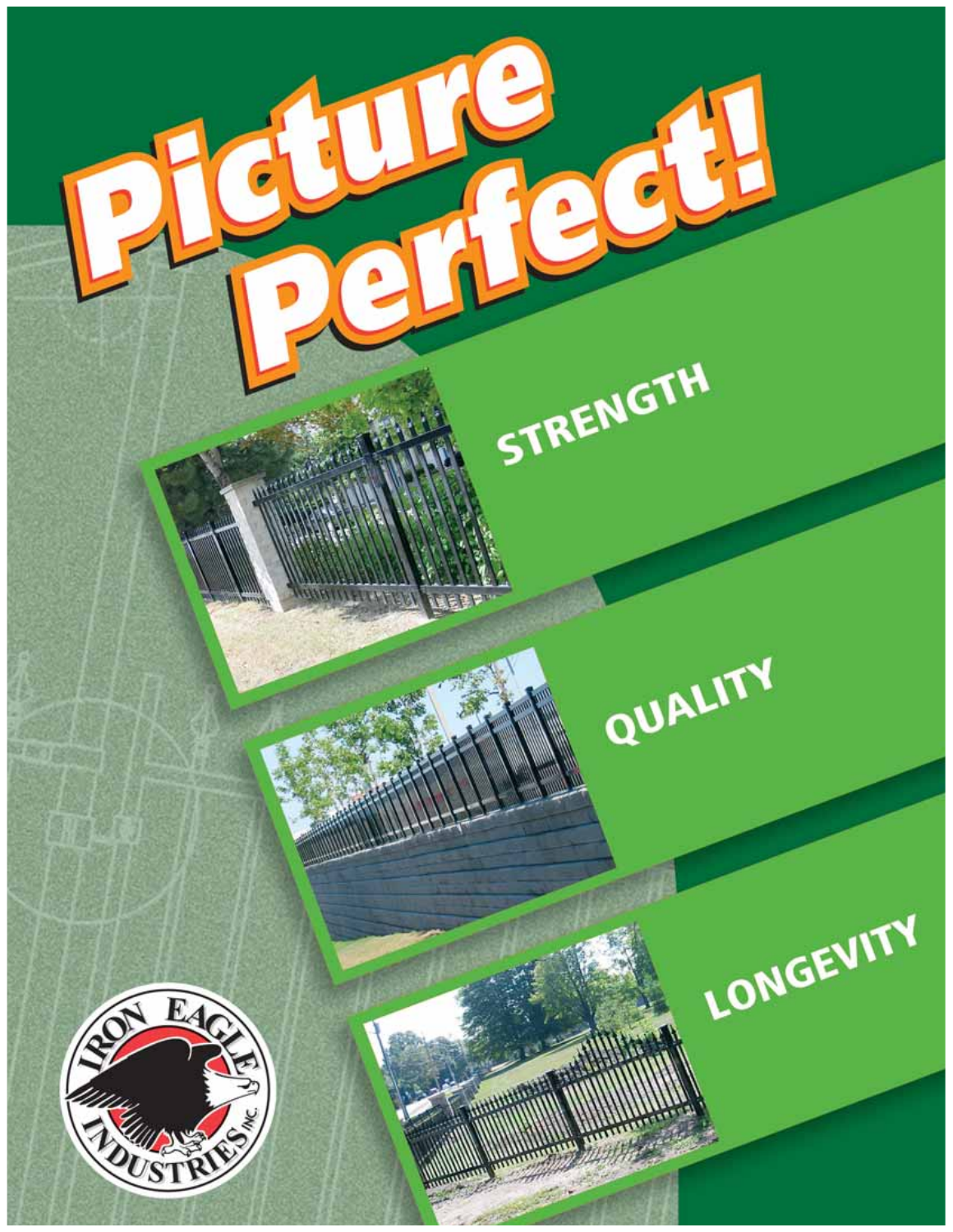# **Iron EagleTM II Series (Commercial)**

#### **Fencing Made Elegant & Strong**

- Iron Eagle™ II, III and 2000 Series are made of "Galvalume"™ coated prime steel. Stainless steel welding is used to prevent rusting.
- All material is thoroughly cleaned.
- Our unique bracketing system allows for easy on-site construction with no welding required.
- Variety of gates available to match fence style.
- Centre punch process provides same appearance from both sides.

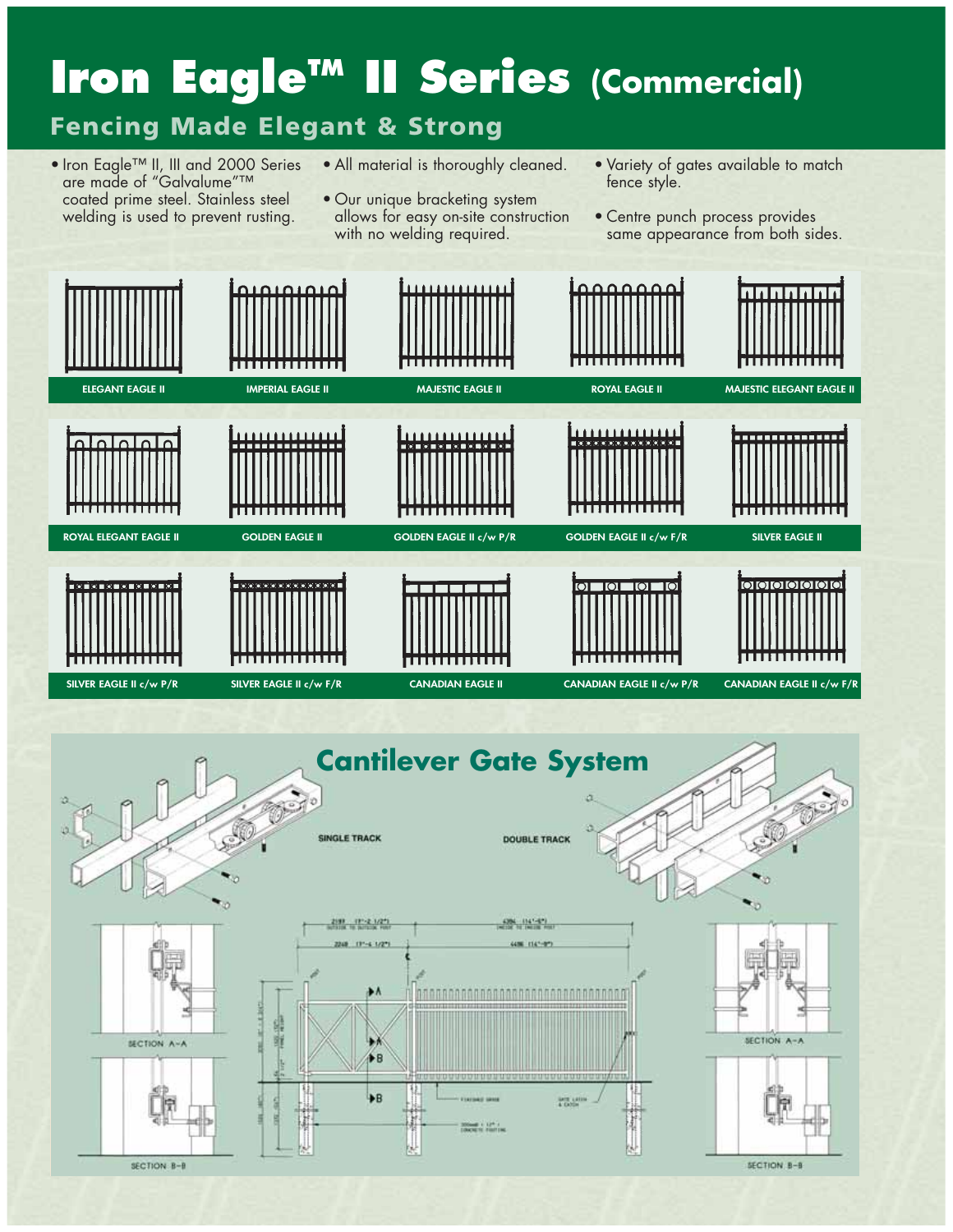# **Iron EagleTM II Aluminum Series**

**SILVER EAGLE II ALUMINUM**

**• Non-Rusting, Maximum Salt Resistance • Lightweight • Easy Assembly • Easy Handling of Panel and Gates (Commercial)**



**CANADIAN EAGLE II**

**ALUMINUM**



### **Iron EagleTM III Series (Commercial)**



![](_page_2_Picture_9.jpeg)

**MAJESTIC EAGLE III SP7Z GOLDEN EAGLE III SP7Z** 

![](_page_2_Figure_11.jpeg)

**GOLDEN EAGLE III SP7Z c/w F/R GOLDEN EAGLE III SP9Z c/w F/R**

![](_page_2_Picture_13.jpeg)

**GOLDEN EAGLE III SP7Z c/w P/R**

![](_page_2_Figure_15.jpeg)

![](_page_2_Figure_17.jpeg)

![](_page_2_Figure_19.jpeg)

**GOLDEN EAGLE III SP9Z c/w P/R**